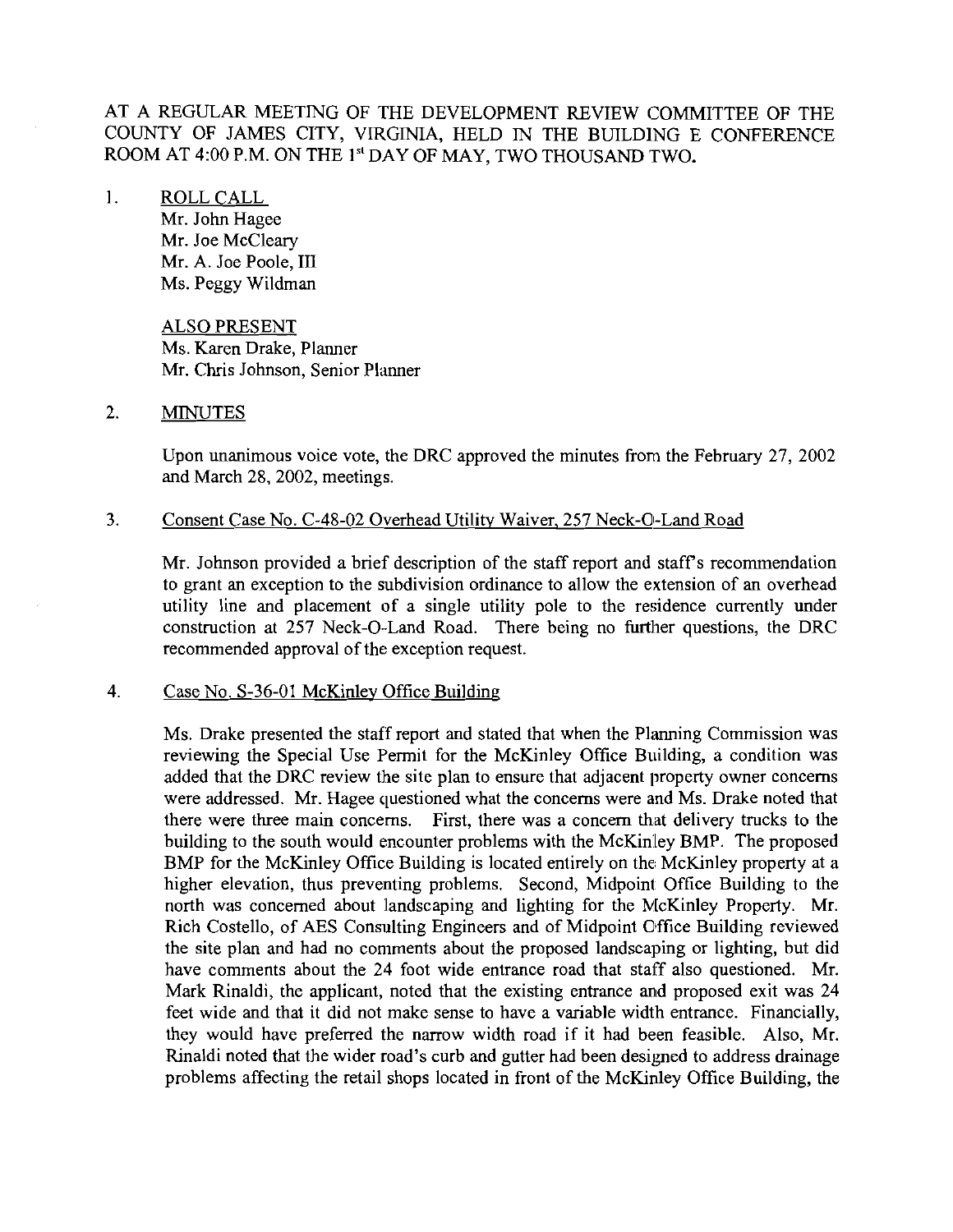third concern. Finally, Ms. Drake noted that VDOT was requiring a left turn lane and a right turn taper into the shared entrance serving the McKinley building, primarily warranted because of the existing volume of traffic on Olde Towne Road. VDOT is willing to review a new traffic study by the applicant to verify if **turn** lanes are warranted. There being no further discussion, and following a motion by Mr. McCleary, the Development Review Committee recommended unanimously that preliminary approval be granted contingent on agency comments being addressed, including a landscape modification request be submitted and approved that did not depend on reducing the entrance road to 20 feet.

# 5. Case No. SP-27-02. Stonehouse. Section 5-A Lisburn

Mr. Johnson presented the staff report and stated that this development requires DRC review as it is a major subdivision as defined in the subdivision ordinance (> 50 lots) and proposes a cul-de-sac that exceeds 1,000 feet in length. Mr. Johnson reviewed the case history for this site, known as the Fernandez tract, and DRC actions on adjacent subdivisions within Stonehouse in the recent past. Mr. Johnson pointed out the unusual shape of this parcel created the need for an unusually long access road. Staff recommended that preliminary approval be granted subject to agency comments and recommended that an exception be granted to the subdivision ordinance to allow a culde-sac that exceeds 1,000 feet in length. Mr. Poole asked if there were any agency comments that staff had particular concern with and noted that amount of agency comments submitted with the staff report. Mr. Johnson stated that he had reviewed agency comments with Shawn Gordon and Scott Thomas prior to writing the staff report and both felt that the applicant could address agency comments upon resubmittal and had no objection to staff recommending preliminary approval. Mr. Johnson added that the proposed subdivision was rather large (109 lots) and it is not lunusual to see so many agency comments on a development plan of this size. There being no further discussion, and following a motion by Mr. Poole, the DRC recommended that preliminary approval be granted for this subdivision and recommended that the DRC grant an exception to the subdivision ordinance to allow a cul-de-sac that exceeds 1,000 feet in length.

# 6. Case No. S-37-02. Williamsburg Crossing Lot 11

Mr. Johnson presented that staff report and stated that this proposal requires DRC review because no conceptual plan was submitted in accordance with zoning ordinance requirements and the applicant requested a ten-foot rear yard setback waiver. Mr. Johnson stated that Mr. Calvin Davis of University Square Associates would be unable to attend the meeting as he is currently out of the country on vacation. Prior to his departure, Mr. Davis met with staff to discuss the proposal. He gave staff **an** overview of his plans for the adjacent parcel 24, also owned by University Square, and his plans to try to alleviate some of the traffic issues on the road adjacent to the outparcels by terminating the road at Parcel 11. By doing so, Mr. Davis believes that more of the traffic within Williamsburg Crossing will use the drive aisle closest to the center, especially as the remaining outparcels get developed.. Mr. Johnson added that Mr. Davis stated that University Square would execute a shared parking agreement with